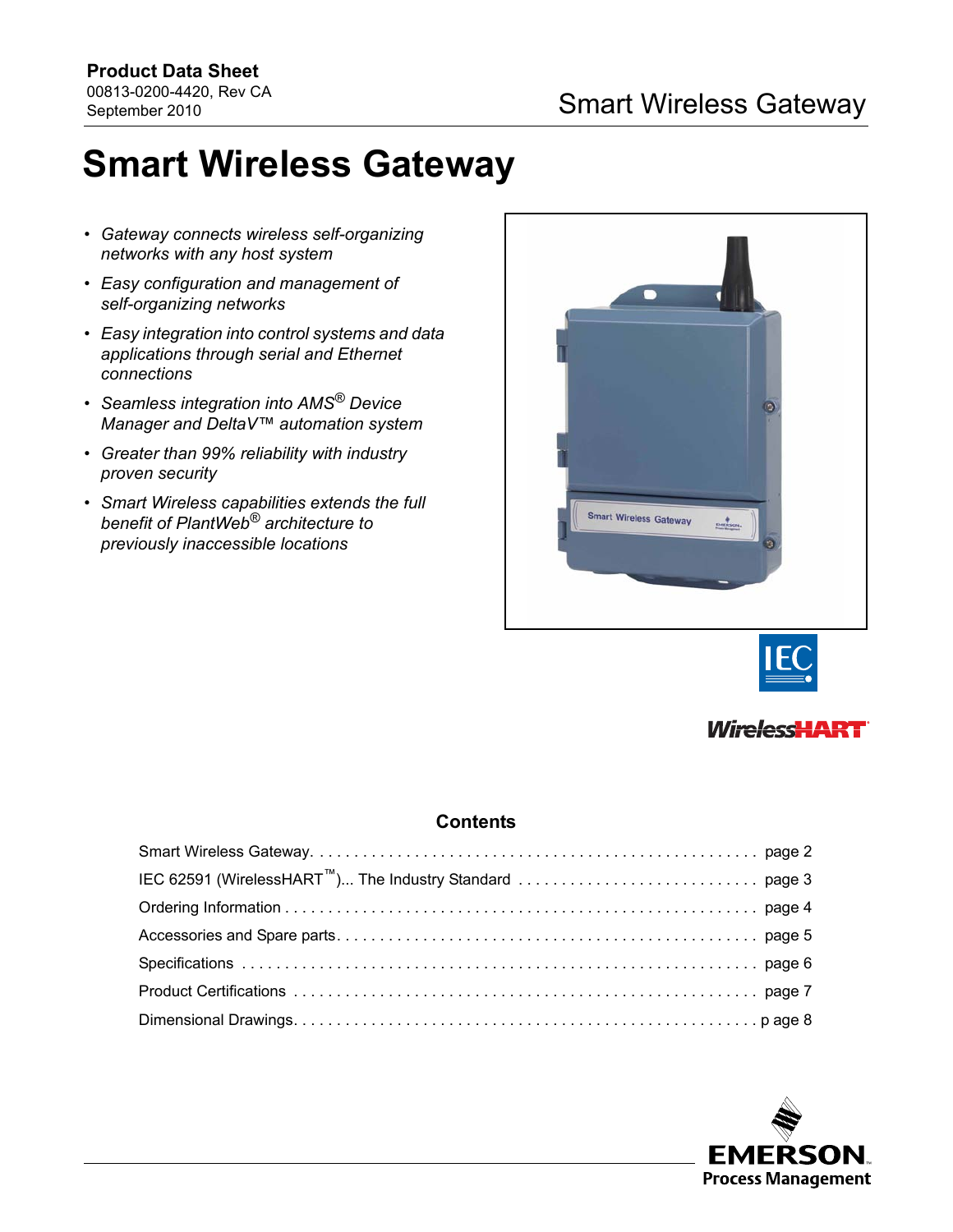# **Smart Wireless Gateway**

# <span id="page-1-0"></span>**Flexible Connectivity Options and Easy Device Configuration**

## **Host Integration with DeltaV™ and Ovation®**

• Gain real-time information on process and assets with intuitive operator interface



Native interface between control system and gateway

# **Flexible Integration**

• Smart Wireless Gateway connects legacy hosts, Serial Modbus®, and Ethernet or OPC output

## **Complete Asset Management with AMS Device Manager**

• Manage predictive diagnostics from wired and wireless field devices to identify



problems before the process is affected

Streamline wireless device configuration through Smart Wireless Gateway

## **Other Interfaces**

- Web interface and AMS Wireless Configurator are standard with every gateway for set-up and initial configuration of wireless devices
- Data historian connectivity for documentation and compliance information



- Update rate: User Selectable 4, 8, 16, 32 second or 1 to 60 minutes
- Network Size: Up to 100 devices

**Irt Wireless Gatewa** 

- Output: Ethernet, Modbus, OPC, Serial, HART-IP
- Approvals: FM, CSA, ATEX, IECEx



## **WirelessHART**

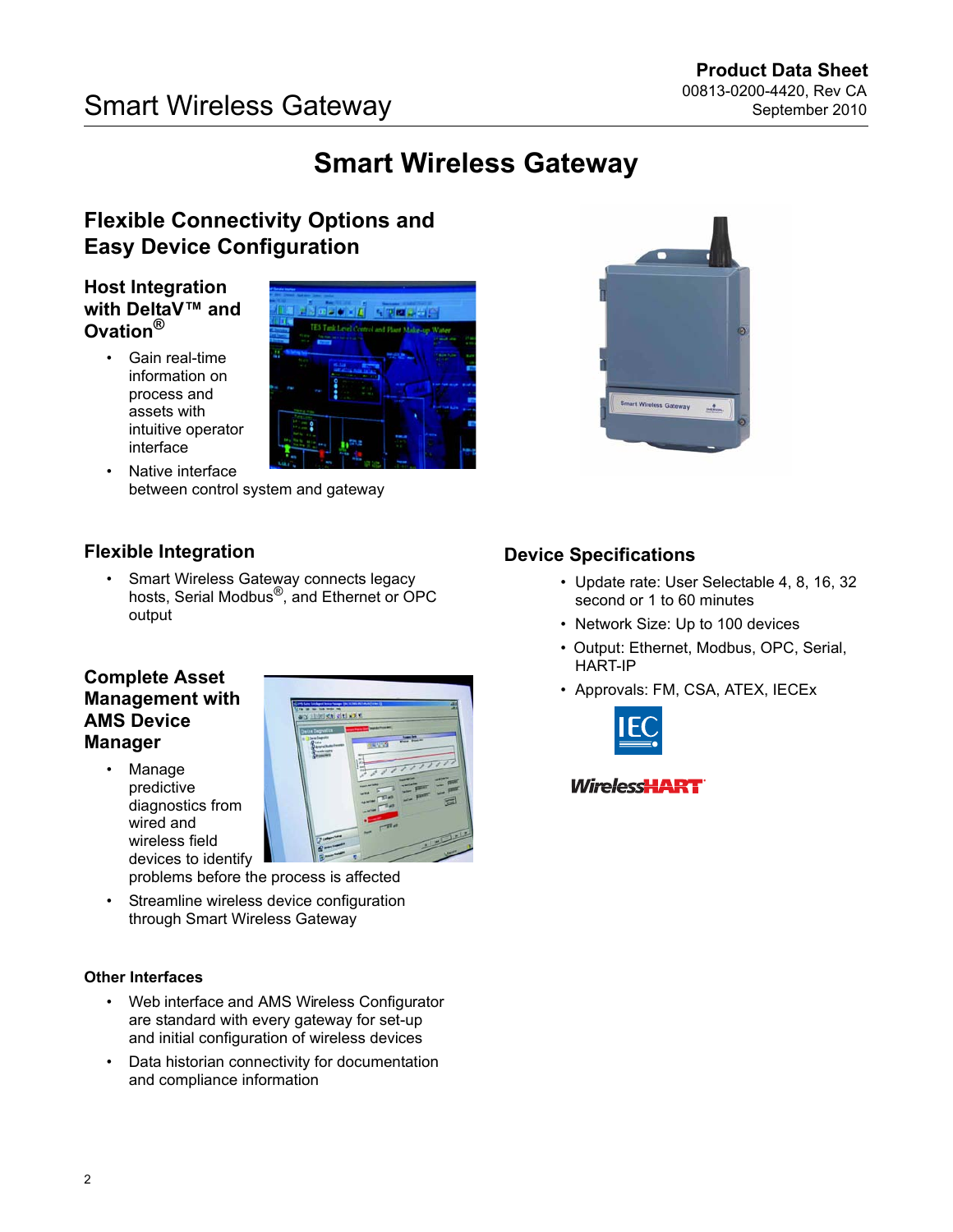# <span id="page-2-0"></span>**IEC 62591 (***Wireless***HART™)... The Industry Standard**

## **Self-Organizing, Adaptive Mesh Routing**

- No wireless expertise required, network automatically finds the best communication paths
- Network continuously monitors paths for degradation and repairs itself
- Adaptive behavior provides reliable, hands-off operation and simplifies network deployments, expansion, and reconfiguration
- Supports both star and mesh topologies

## **Industry Standard Radio with Channel Hopping**

- Standard IEEE 802.15.4 radios
- 2.4 GHz ISM band sliced into 16 radio-channels
- Time Synchronized Channel Hopping to avoid interference and increase reliability
- Direct sequence spread spectrum (DSSS) technology delivers high reliability in challenging radio environment

## **Self-Healing Network**

• The self-organizing, self-healing network manages multiple communication paths for any given device. If an obstruction is introduced into the network, data will continue to flow because the device already has other established paths. The network will then lay in more communication paths as needed for that device.

## **Seamless Integration to Existing Hosts**

- Transparent and seamless integration
- Same control system applications
- Gateways connect using industry standard protocols

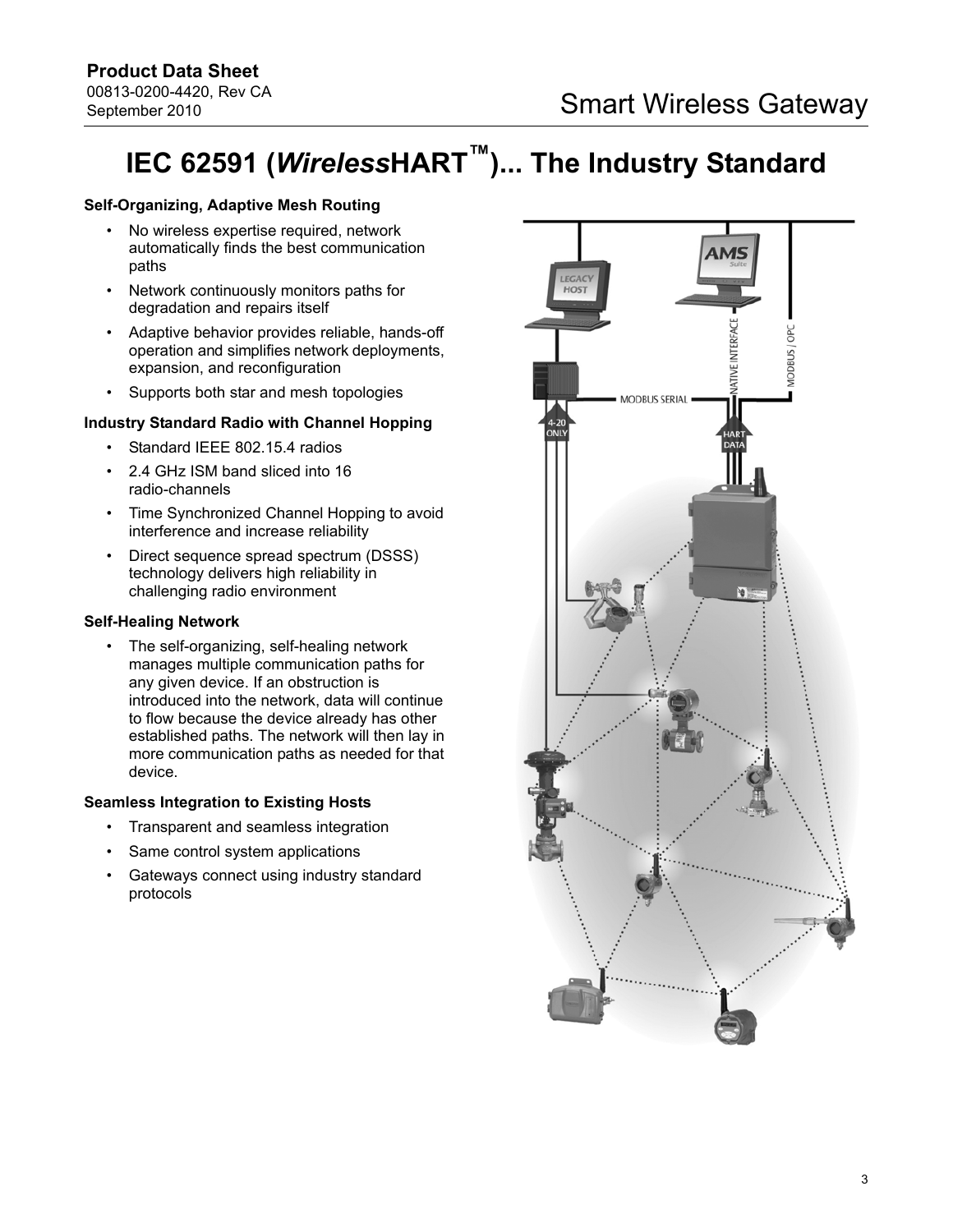# **Ordering Information**

<span id="page-3-0"></span>Table 1. 1420 Smart Wireless Gateway Ordering Information

★ The Standard offering represents the most common options. The starred options (★) should be selected for best delivery.

The Expanded offering is subject to additional delivery lead time.

| <b>Model</b>                                            | <b>Product Description</b>                                |                 |  |  |
|---------------------------------------------------------|-----------------------------------------------------------|-----------------|--|--|
| 1420                                                    | <b>Smart Wireless Gateway</b>                             |                 |  |  |
| <b>Power Input</b>                                      |                                                           |                 |  |  |
| <b>Standard</b>                                         |                                                           | <b>Standard</b> |  |  |
| A                                                       | 24 Vdc                                                    | $\star$         |  |  |
| <b>Ethernet Communications - Physical Connection</b>    |                                                           |                 |  |  |
| <b>Standard</b>                                         |                                                           | <b>Standard</b> |  |  |
| $1^{(1)(2)}$                                            | Ethernet                                                  | ★               |  |  |
| $2^{(3)(4)}$                                            | Dual Ethernet                                             | $\star$         |  |  |
| <b>Expanded</b>                                         |                                                           |                 |  |  |
| $3^{(5)(6)}$                                            | Fiber Optic Ethernet                                      |                 |  |  |
| Wireless Update Rate, Operating Frequency, and Protocol |                                                           |                 |  |  |
| <b>Standard</b>                                         |                                                           | <b>Standard</b> |  |  |
| A <sub>3</sub>                                          | User Configurable Update Rate, 2.4 GHz DSSS, WirelessHART | ★               |  |  |
| <b>Serial Communication</b>                             |                                                           |                 |  |  |
| <b>Standard</b>                                         |                                                           | <b>Standard</b> |  |  |
| N                                                       | None                                                      | $\star$         |  |  |
| $A^{(7)}$                                               | Modbus RTU via RS485                                      | ★               |  |  |
| <b>Ethernet Communication - Data Protocols</b>          |                                                           |                 |  |  |
| <b>Standard</b>                                         |                                                           | <b>Standard</b> |  |  |
| $\overline{2}$                                          | Webserver, Modbus TCP/IP, AMS Ready                       | $\star$         |  |  |
| $\overline{\mathbf{4}}$                                 | Webserver, Modbus TCP/IP, AMS Ready, OPC                  | $^\star$        |  |  |
| $5^{(8)}$                                               | DeltaV Ready                                              | $\star$         |  |  |
| $6^{(8)}$                                               | Ovation Ready                                             | $\star$         |  |  |
| $7^{(9)}$                                               | <b>HART-IP</b>                                            | $\star$         |  |  |

**Options** (Include with selected model number)

| <b>Product Certifications</b>   |                                                                                        |                 |
|---------------------------------|----------------------------------------------------------------------------------------|-----------------|
| <b>Standard</b>                 |                                                                                        | <b>Standard</b> |
| N <sub>5</sub>                  | FM Division 2, Non-incendive                                                           | $\star$         |
| N <sub>6</sub>                  | CSA Division 2, Non-incendive                                                          | $\star$         |
| N <sub>1</sub>                  | ATEX Type n                                                                            | $\star$         |
| <b>ND</b>                       | <b>ATEX Dust</b>                                                                       | $\star$         |
| N7                              | IECEx Type n                                                                           | $\star$         |
| <b>NF</b>                       | <b>IECEx Dust</b>                                                                      | $\star$         |
| <b>KD</b>                       | FM & CSA Division 2, Non-incendive and ATEX Type n                                     | $\star$         |
| N <sub>3</sub>                  | China Type n                                                                           | $\star$         |
| N4                              | TIIS Type n                                                                            | $\star$         |
| <b>Adapters</b>                 |                                                                                        |                 |
| <b>Standard</b>                 |                                                                                        | <b>Standard</b> |
| J1                              | CM 20 Conduit Adapters                                                                 | $\star$         |
| J <sub>2</sub>                  | PG 13.5 Conduit Adapters                                                               | $\star$         |
| J3                              | <sup>3</sup> /4 NPT Conduit Adapters                                                   | $\star$         |
| Antenna Options <sup>(10)</sup> |                                                                                        |                 |
| <b>Standard</b>                 |                                                                                        | <b>Standard</b> |
| WL <sub>2</sub>                 | Remote Omni-Antenna Kit, 50 ft. (15.2 m) cable, Lightning Arrestor                     | $\star$         |
| WL3                             | Remote Omni-Antenna Kit, 20 ft. (6.1 m) and 30 ft. (9.1 m) cables, Lightning Arrestor  | $\star$         |
| WL4                             | Remote Omni-antenna Kit, 10 ft. (3.0 m) and 40 ft. (12.2 m) cables, Lightning Arrestor | $\star$         |
|                                 | Typical Model Number: 1420 A 2 A3 A 2<br>N <sub>5</sub>                                |                 |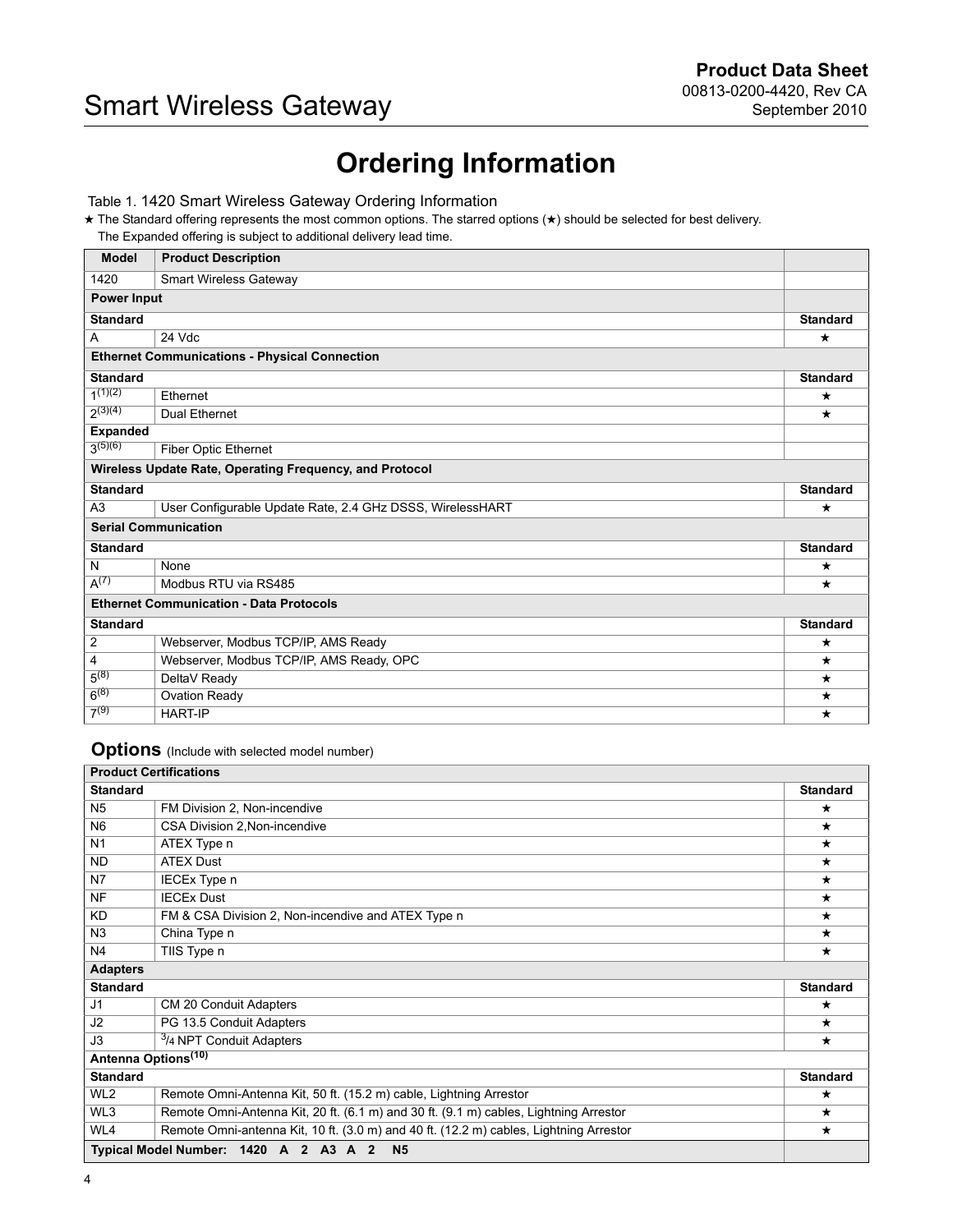- *(1) Single active 10/100 baseT Ethernet port with RJ45 connector.*
- *(2) Additional ports disabled.*
- *(3) Dual active 10/100 baseT Ethernet ports with RJ45 connectors.*
- *(4) Multiple active ports have separate IP addresses, firewall isolation, and no packet forwarding.*
- *(5) 1300 nm Multimode Optical fiber connection with separate SC connectors for Rx and Tx.*
- *(6) Includes features of Option 1.*
- *(7) Convertible to RS232 via adaptor, not included with Gateway.*
- <span id="page-4-1"></span>*(8) Includes Webserver, Modbus TCP, AMS Ready, and OPC.*
- *(9) Includes Webserver, Modbus TCP, and AMS Ready.*
- *(10) The WL2 WL4 options require minor assembly.*

## <span id="page-4-0"></span>**ACCESSORIES AND SPARE PARTS**

#### Table 2. Accessories

| <b>Item Description</b>                     | <b>Part Number</b> |
|---------------------------------------------|--------------------|
| AMS® Wireless SNAP-ON™, 1 Gateway License   | 01420-1644-0001    |
| AMS Wireless SNAP-ON, 5 Gateway Licenses    | 01420-1644-0002    |
| AMS Wireless SNAP-ON, 10 Gateway Licenses   | 01420-1644-0003    |
| AMS Wireless SNAP-ON, 5-10 Upgrade Licenses | 01420-1644-0004    |
| Serial Port HART Modem and Cables only      | 03095-5105-0001    |
| USB Port HART Modem and Cables only         | 03095-5105-0002    |

### Table 3. Spare Parts

| <b>Item Description</b>                                                                                           | <b>Part Number</b> |
|-------------------------------------------------------------------------------------------------------------------|--------------------|
| Spare Kit, WL2 Replacement <sup>(1)</sup> , Remote Antenna, 50 ft. (15,2 m) Cable, and Lightning Arrestor         | 01420-1615-0302    |
| Spare Kit, WL3 Replacement <sup>(1)</sup> , Remote Antenna, 20/30 ft. (6,1/9,1 m) Cables, and Lightning Arrestor  | 01420-1615-0303    |
| Spare Kit, WL4 Replacement <sup>(1)</sup> , Remote Antenna, 10/40 ft. (3,0/12,2 m) Cables, and Lightning Arrestor | 01420-1615-0304    |

<span id="page-4-2"></span>*(1) Can not upgrade from integral to remote antenna.*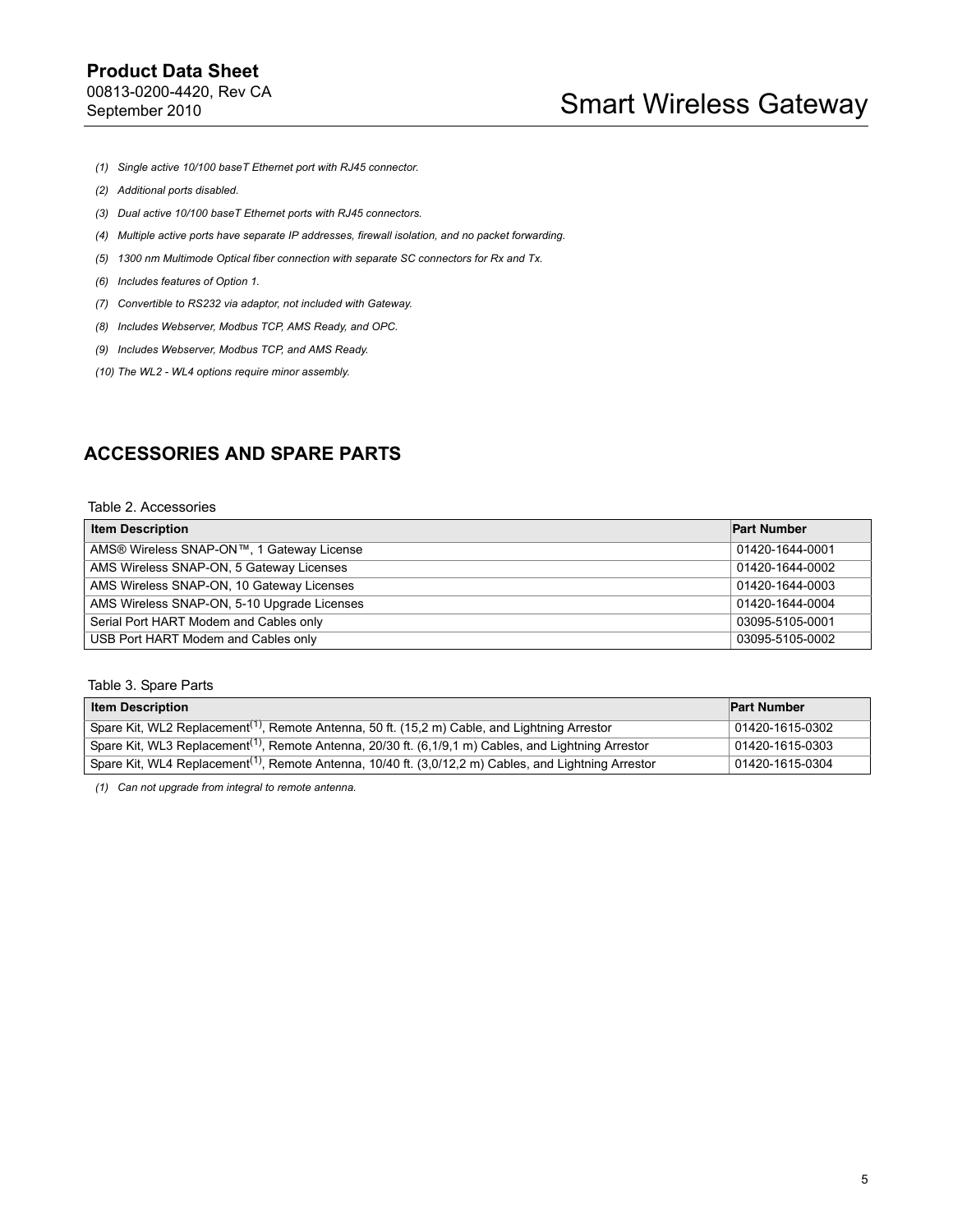# <span id="page-5-0"></span>00813-0200-4420, Rev CA Smart Wireless Gateway September 2010

# **Specifications**

# **Functional Specifications**

## **Input Power**

19.2 - 28.8 Vdc 250 mA startup 150 mA continuous

**Radio Frequency Power Output from Antenna** Maximum of 10 mW (10 dBm) EIRP

### **Environmental**

Operating Temperature Range: -40 to 158 °F (-40 to 70 °C) Operating Humidity Range: 10-90% relative humidity

**EMC Performance** Complies with EN61326-1:2006.

**Antenna Options** Integrated Omnidirectional Antenna Optional remote mount Omnidirectional Antenna

# **Physical Specifications**

**Weight** 10 lb (4.54 kg)

## **Material of Construction**

**Housing** Low-copper aluminum, NEMA 4X **Paint**

Polyurethane

**Cover Gasket** Silicone Rubber **Antenna**

PBT/PC integrated Omnidirectional Antenna

## **Certifications**

Class I Division 2 (U.S.) Equivalent Worldwide

## **Communication Specifications**

### **Isolated RS485**

2-wire communication link for Modbus RTU multidrop connections Baud rate: 57600, 38400, 19200, or 9600

Protocol: Modbus RTU

Wiring: Single twisted shielded pair, 18 AWG. Wiring distance up to 4,000 ft. (1,524 m)

## **Ethernet**

10/100base-TX Ethernet communication port Protocols: Modbus TCP, OPC, HART-IP, https (for Web Interface) Wiring: Cat5E shielded cable. Wiring distance 328 ft. (100 m).

### **Fiber Optic Ethernet (optional)**

100BaseFx optical Ethernet communication port Wavelength: 1300 nm center Multimode SC connectors Protocols: Modbus, TCP, OPC, HART-IP, https (for Web Interface) Wiring: 50/125 um or 62.5/125 um fiber, 2.48 miles (4.0 k,) maximum distance.

### **Modbus**

Supports Modbus RTU and Modbus TCP with 32-bit floating point values, integers, and scaled integers. Modbus Registers are user-specified.

### **OPC**

OPC server supports OPC DA v2, v3

# **Self-Organizing Network Specifications**

**Protocol**  IEC 62591 (*Wireless*HART), 2.4 - 2.5 GHz DSSS.

## **Maximum Network Size**

100 wireless devices @ 8 sec. 50 wireless devices @ 4 sec.

### **Supported Device Update Rates**

4 sec. to 60 min.

## **Network Size/Latency**

100 Devices: less than 10 sec. 50 Devices: less than 5 sec.

## **Data Reliability**

>99%

## **System Security Specifications**

### **Ethernet**

Secure Sockets Layer (SSL)- enabled (default) TCP/IP communications

### **Smart Wireless Gateway Access**

Role-based Access Control (RBAC) including Administrator, Maintenance, Operator, and Executive. Administrator has complete control of the gateway and connections to host systems and the self-organizing network.

### **Self-Organizing Network**

AES-128 Encrypted WirelessHART, including individual session keys. Drag and Drop device provisioning, including unique join keys and white listing.

## **Internal Firewall**

User Configurable TCP ports for communications protocols, including Enable/Disable and user specified port numbers. Inspects both incoming and outgoing packets.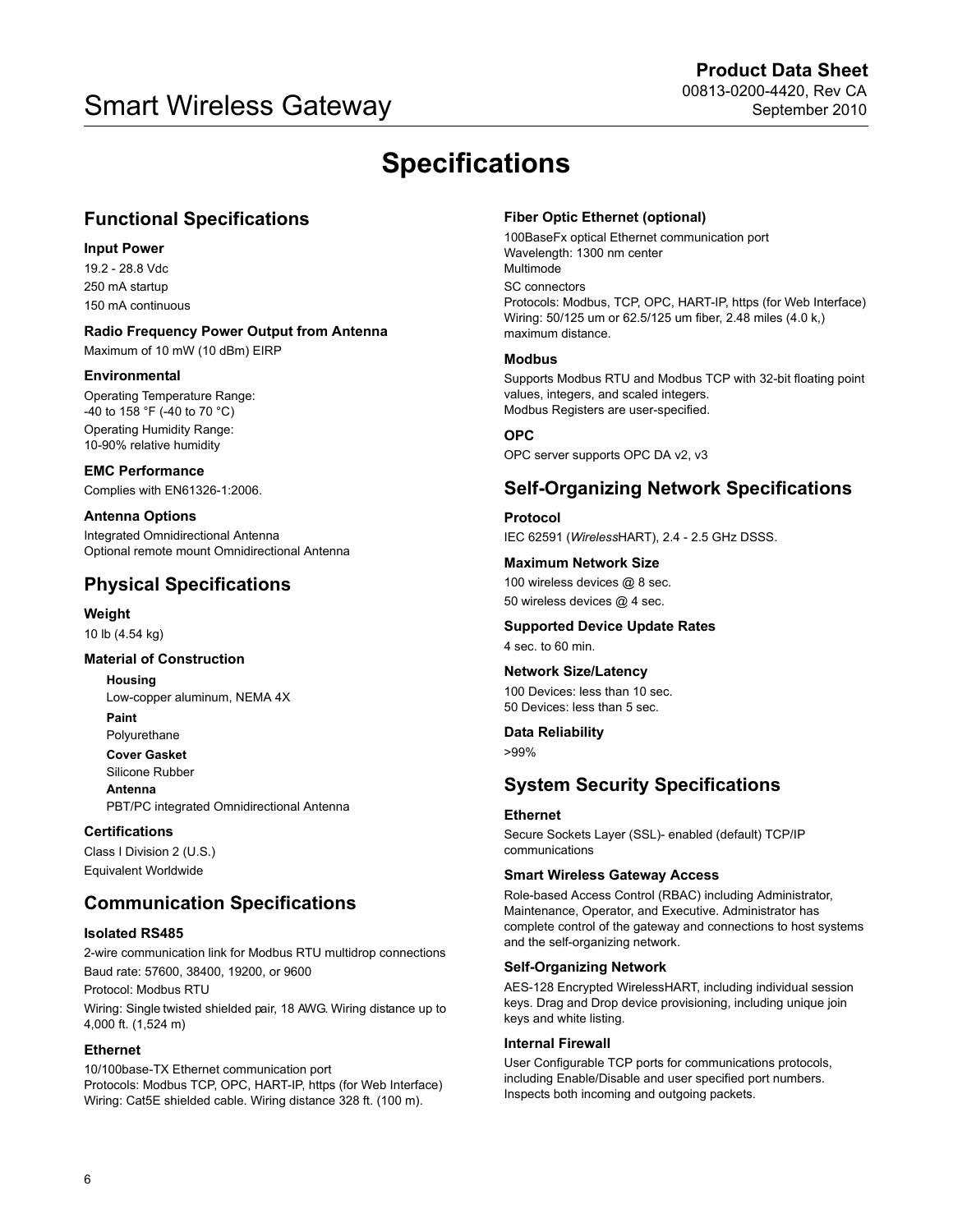# **Product Certifications**

## <span id="page-6-0"></span>**Approved Manufacturing Locations**

Rosemount Inc. – Chanhassen, Minnesota, USA

Emerson Process Management GmbH & Co. - Karlstein, Germany Emerson Process Management Asia Pacific Private Limited - **Singapore** 

Beijing Rosemount Far East Instrument Co., Limited - Beijing, China

# **Telecommunication Compliance**

All wireless devices require certification to ensure that they adhere to regulations regarding the use of the RF spectrum. Nearly every country requires this type of product certification. Emerson is working with governmental agencies around the world to supply fully compliant products and remove the risk of violating country directives or laws governing wireless device usage.

# **FCC and IC**

This device complies with Part 15 of the FCC Rules. Operation is subject to the following conditions. This device may not cause harmful interference. This device must accept any interference received, including interference that may cause undesired operation. This device must be installed to ensure a minimum antenna separation distance of 20 cm from all persons.

# **Ordinary Location Certification for FM**

As standard, the Gateway has been examined and tested to determine that the design meets basic electrical, mechanical, and fire protection requirements by FM, a nationally recognized testing laboratory (NRTL) as accredited by the Federal Occupational Safety and Health Administration (OSHA).

## **North American Certifications**

N5 FM Division 2, Non-Incendive Certificate Number: 3028321 Nonincendive for Class I, Division 2, Groups A, B, C, and D. Suitable for Class II, III, Division 1, Groups E, F, and G; Indoors/outdoor locations; Type 4X Temperature Code: T4 (-40  $^{\circ}$ C < T<sub>a</sub> < 60  $^{\circ}$ C)

## **Canadian Standards Association (CSA)**

N6 CSA Division 2, Non-Incendive Certificate Number: 1849337 Suitable for Class I, Division 2, Groups A, B, C, and D. Dust Ignition-proof for Class II, Groups E, F, and G; Suitable for Class III Hazardous Locations.; Install per Rosemount drawing 01420-1011. Temperature Code: T4 (-40  $^{\circ}$ C < T<sub>a</sub> < 60  $^{\circ}$ C) CSA Enclosure Type 4X

# **European Union Directive Information**

The EC declaration of conformity for all applicable European directives for this product can be found on the Rosemount website at www.rosemount.com. A hard copy may be obtained by contacting your local sales representative.

### *ATEX Directive (94/9/EC)*

Emerson Process Management complies with the ATEX **Directive** 

*Electro Magnetic Compatibility (EMC) (2004/108/EC***)** Emerson Process Management complies with the EMC Directive.

*Radio and Telecommunications Terminal Equipment Directive (R&TTE)(1999/5/EC)*

Emerson Process Management complies with the R&TTE **Directive** 

# CE

## **European Certification**

N1 ATEX Type n Certificate Number: Baseefa 07ATEX0056X ATEX Marking:  $\textcircled{\tiny{\textcircled{\tiny{M}}}}$  II 3 G Ex nA nL IIC T4 (-40  $^{\circ}$ C < T<sub>a</sub> < 60  $^{\circ}$ C)

**Special condition for safe use (X):**

The surface resistivity of the antenna is greater than one gigaohm. To avoid electrostatic charge build-up, it must not be rubbed or cleaned with solvents or a dry cloth.

The Apparatus is not capable of withstanding the 500V insulation test required by Clause 9.4 of EN 60079-15: 2005. This must be taken into account when installing the apparatus.

ND A TEX Dust

Certificate Number: Baseefa 07ATEX0057 ATEX Marking:  $\textcircled{\tiny{\textcircled{\tiny \&}}}$  II 3 G Ex tD A 22 IP66 T135 (-40 °C < T<sub>a</sub> < 60 °C) Maximum working Voltage = 28 V

N7 IECEx Type n

Certificate Number: IECEx BAS 07.0012X Ex nA nL IIC T4 (-40  $^{\circ}$ C =< T<sub>a</sub> <=60  $^{\circ}$ C) Maximum working voltage = 28 V

### **Special condition for safe use (X):**

The surface resistivity of the antenna is greater than one gigaohm. To avoid electrostatic charge build-up, it must not be rubbed or cleaned with solvents or a dry cloth.

The Apparatus is not capable of withstanding the 500 V insulation test required by Clause 9.4 of EN 60079-15: 2005. This must be taken into account when installing the apparatus.

NF IECEx Dust Certification Number: IECEx BAS 07.0013 Ex tD A22 IP66 T135 (-40 °C < T<sub>a</sub> < 60 °C) Maximum working voltage = 28  $\overline{V}$ 

## **Combinations of Certifications**

**KD** Combination of N5, N6, and N1.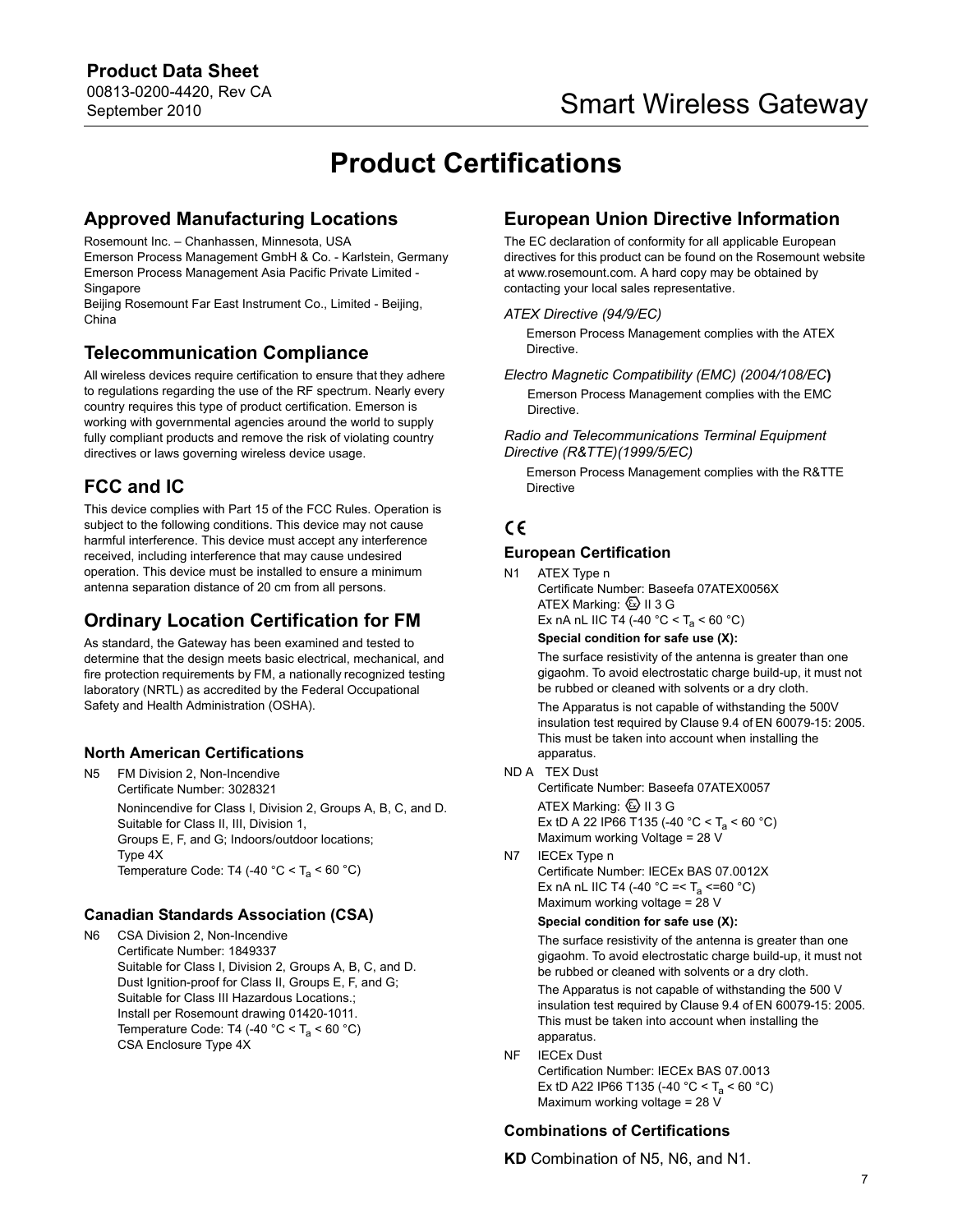# **Dimensional Drawings**

<span id="page-7-0"></span>Figure 1. Smart Wireless Gateway (Dimensions are in inches (millimeters)

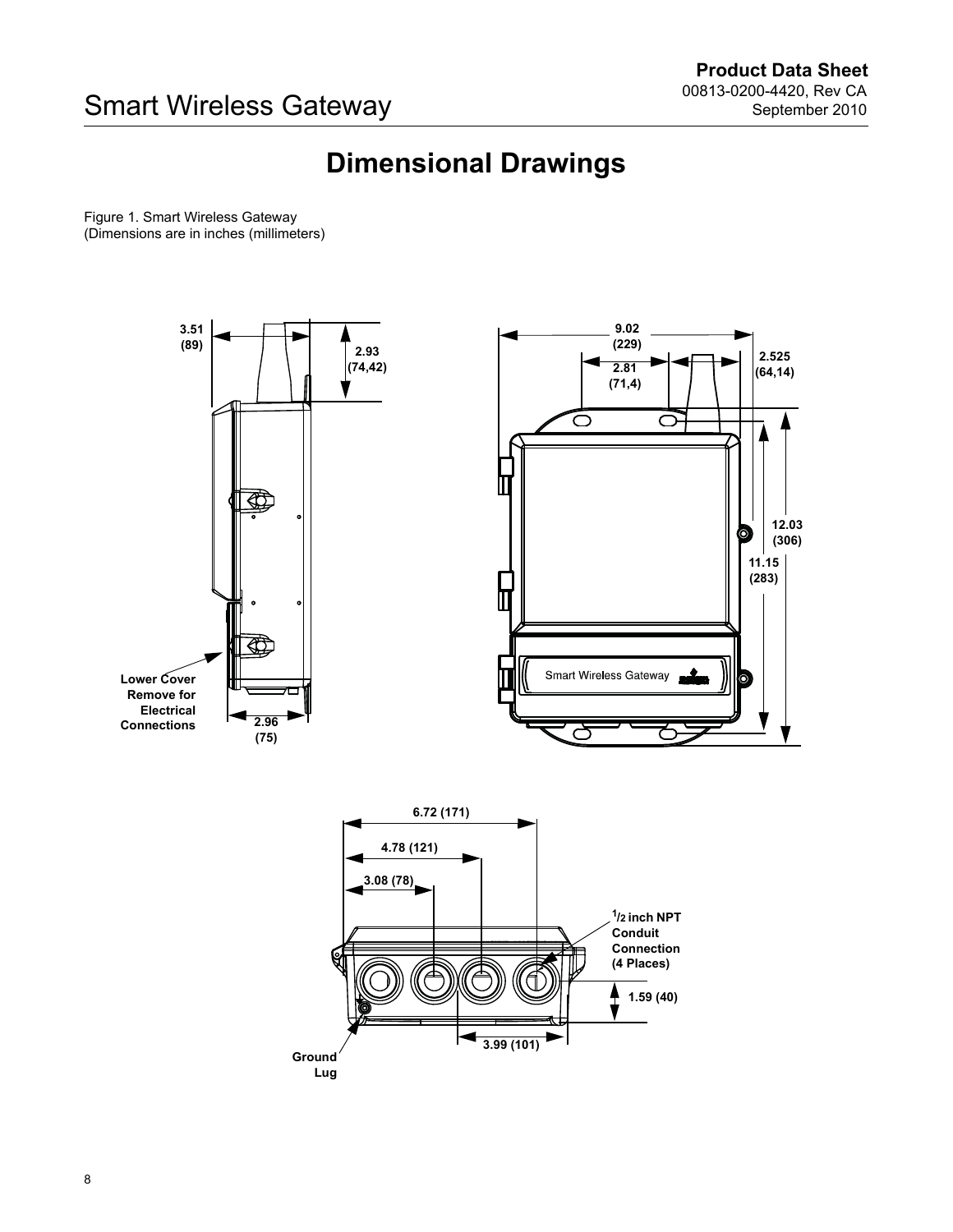## **Product Data Sheet**

00813-0200-4420, Rev CA September 2010

## **Remote Omni-Antenna Kit**



The Remote Omni-Antenna kit includes sealant tape for remote antenna connection, as well as mounting brackets for the antenna, Lightning Arrestor, and the Smart Wireless Gateway.

*Lightning protection is included on all the options. WL3 and WL4 provide lightning protection along with the ability to have the gateway mounted indoors, the antenna mounted outdoors, and the lightning arrestor mounted at the building egress.*

*\*Note that the coaxial cables on the remote antenna options WL3 and WL4 are interchangeable for installation convenience.*